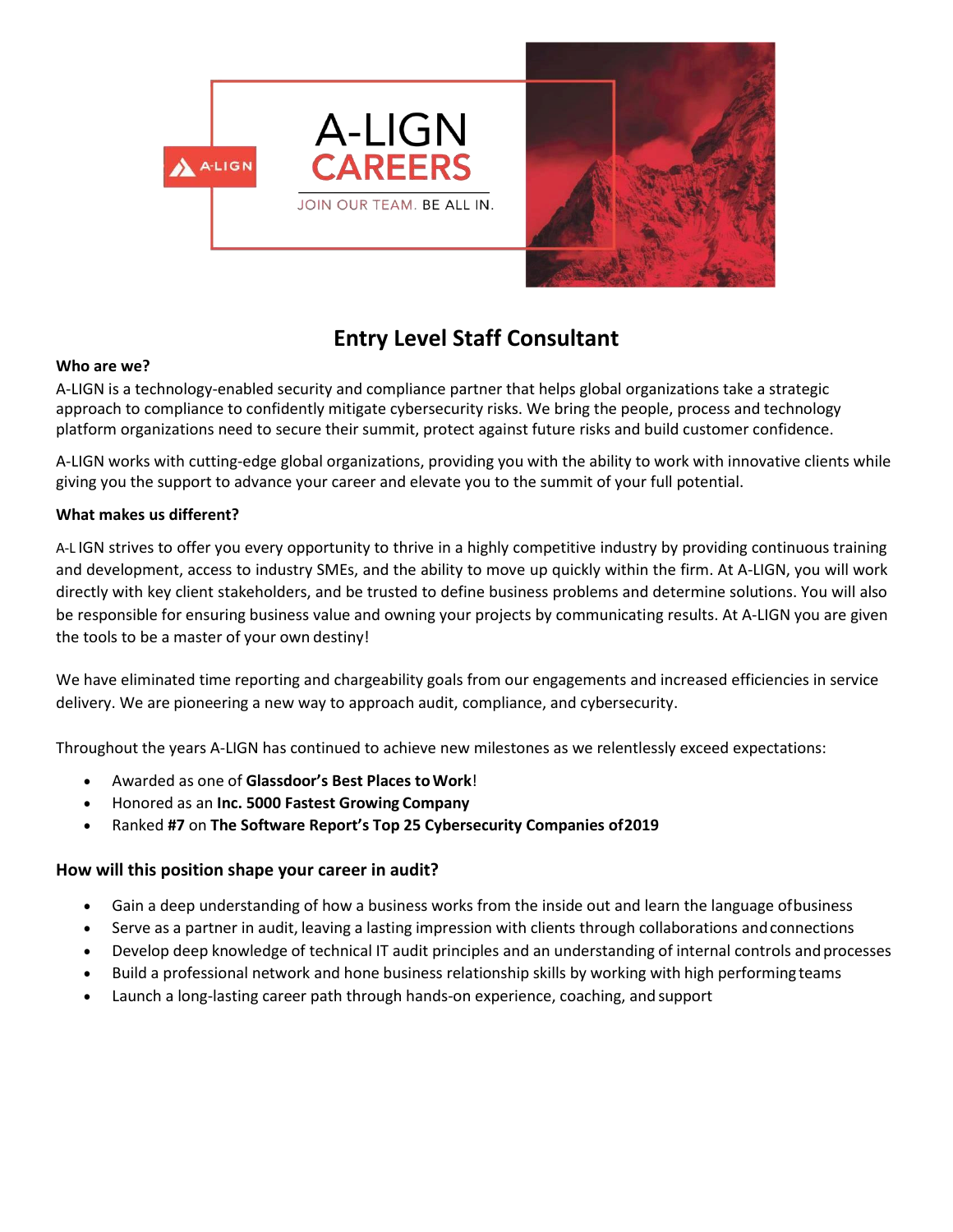# **Training and Development**

A-L IGN offers a comprehensive training program through A-LIGN University. Your Staff Consultant training will last several months and integrate classroom training, on-the-job shadowing, and personalized coaching into your professional development. A-LIGN will prepare you to be successful within our organization and in ourindustry!

## **Responsibilities**

- Successfully execute a variety of SOC 1/SOC 2 examinations, PCI DSS assessments, HIPAA assessments, and potentially more!
- Strategically collaborate with management team to execute engagements
- Contribute to methodology development and optimizing processes

### **How do we evaluate candidates?**

We are looking for individuals who can demonstrate they have the knowledge, skills, and abilities that are needed to perform their job successfully. These core competencies include:

- **Knowing My Organization** Do you demonstrate an understanding of A-LIGN'S product/service offerings?Are you able to leverage organizational values in how work is accomplished?
- **Focusing on Customers**  Do you understand and anticipate customer needs? Are you able to develop apositive relationship with the customers?
- **Showing Resilience**  Do you convey a clear sense of self-confidence to influence future events? Are you able to stay calm and composed under pressure?
- **Engendering Confidence and Trust**  Do you instill confidence and trust by demonstrating dependability and reliability? Do you portray trustworthiness by being open andhonest?
- **Processing Details** Do you ensure projects are completed on time by keeping work on schedule? Are you able to thoroughly work on tasks and provide high qualitywork?
- **Structuring Tasks**  Do you plan your work and set clear priorities? Are you able to uphold ethical standards and fulfill commitments while maintaining high levels of productivity?

### **MINIMUM QUALIFICATIONS**



- Information systems, Management information systems, Information Technology, Information systems and technology, Computer science, Cybersecurity
- Other relevant degrees may be considered

| (PERIENC<br>۲ |
|---------------|

- Introduction to core classes within your major
- Highly preferred high score graduates
- Active membership in industry relevant club or organization such as and Beta Alpha Psi, ISACA, AIS, WIT, and others.

- A strong desire to pursue relevant industry certifications such as CPA, CISA, CISSP, C|EH
- Currently possesses or actively pursuing relevant certifications is a plus



- Deadline-oriented, with an exceptional degree of motivation
- Thrives in a dynamic and fast-paced environment
- Excellent communication skills in English
- Ability to work independently as well as collaboratively
- Driven to succeed and excited to learn new job specific skills